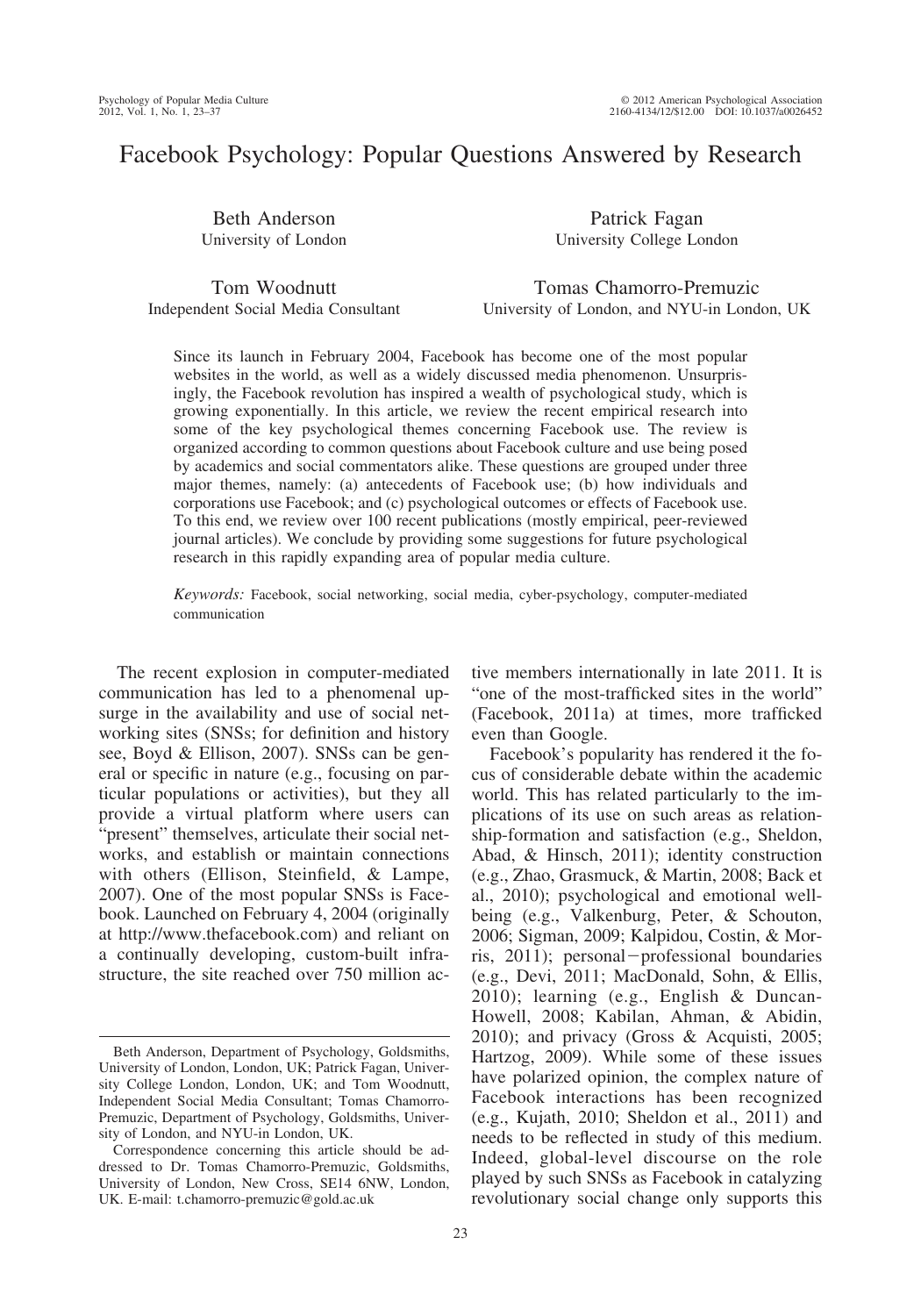need (e.g., Morozov, 2011; Channel 4 News, 2011).

Applying learning from the field of differential psychology—the area of psychology concerned with the study of how and why individuals differ, and what consequences these differences have (Chamorro-Premuzic, 2011)—is likely to illuminate Facebook research. Use of SNSs can be seen as illustrative of a more widespread shift to an increasingly isolated, individually driven mode of interaction than has been featured previously in Western society (Sigman, 2009). It is critically important, therefore, that we understand the differential psychological processes affecting behavior and behavioral outcomes within this context. Indeed, while there has been some study of personality factors in relation to Facebook, there remains a relative paucity of literature on this important topic (Wilson, Fornasier, & White, 2010). With hundreds of millions of users, one would expect to see individual differences that explain why and how people use Facebook and what effects that use may have.

After providing a brief overview of the some of the challenges of measuring Facebook research, we synthesize what is known about the predictors of Facebook use, behavior, and outcomes in order to contextualize some of the main debates surrounding this particular SNS. We also discuss the psychological significance of Facebook in terms of how it mediates individuals' relationships with brands and their communications. Finally, we identify priority areas for future study, including making methodological suggestions for future research inquiry.

### **How Has Facebook Activity Been Measured?**

Before presenting our findings in detail, it is worth raising some notable methodological problems emerging from this review. First, while some standardized scales have been developed for research in this area (e.g., 'The Facebook Intensity Scale', Ellison et al., 2007), they are not consistently applied. Related to this, readers should note that the majority of studies reviewed have used scales to measure other dimensions of behavior or psychology that have not been developed or normed specifically for use with SNS populations and/or theory that predates the "digital age."

Second, levels of engagement in SNS activity are described in different ways. "Facebook use" has been measured variously using categorical, interval, or ratio scales with different degrees of sensitivity. Respondents may be asked, for example, to provide details of the average number of minutes they spend online in a typical day, month, or year; or, instead, to identify whether they use the site (or elements of it) "never," "seldom," "sometimes," or "frequently," without clear guidance provided on the frequency of usage that might exemplify each of these categories. In addition, sampling or screening might involve identifying whether potential participants are "regular users" of the site, with no clear definition provided about the level of activity that this would entail.

Not only do these inconsistencies and methodological issues make both interpretation and meta-analysis challenging, but they also pose obvious threats to studying reliability and validity (a problem also confounded by the fact that the majority of the studies use self-report survey data). We do not attempt to resolve these problems in this review but we do encourage readers to interpret findings, taking into account these and other methodological considerations. Methodological recommendations for future research are discussed in the final section of this review.

# **Antecedents of Facebook Use: Who Uses Facebook?**

#### **Is Facebook Just for Young People?**

The published literature on social networking suggests that, given rapidly increasing Internet penetration worldwide, there is little difference between the personality profiles of the online and offline populations (Valkenburg & Peter, 2007), and the same is said to be true for SNSs specifically (Buffardi & Campbell, 2008). Facebook is particularly popular with young people (Boyd, 2007), especially those in college or university (perhaps reflective of its roots in the student community). Hargittai's 2008 study found Facebook to be the preferred mode of social networking for many young people. Extrapolating from this finding, it may be that the decline in use of email, hitherto the most pop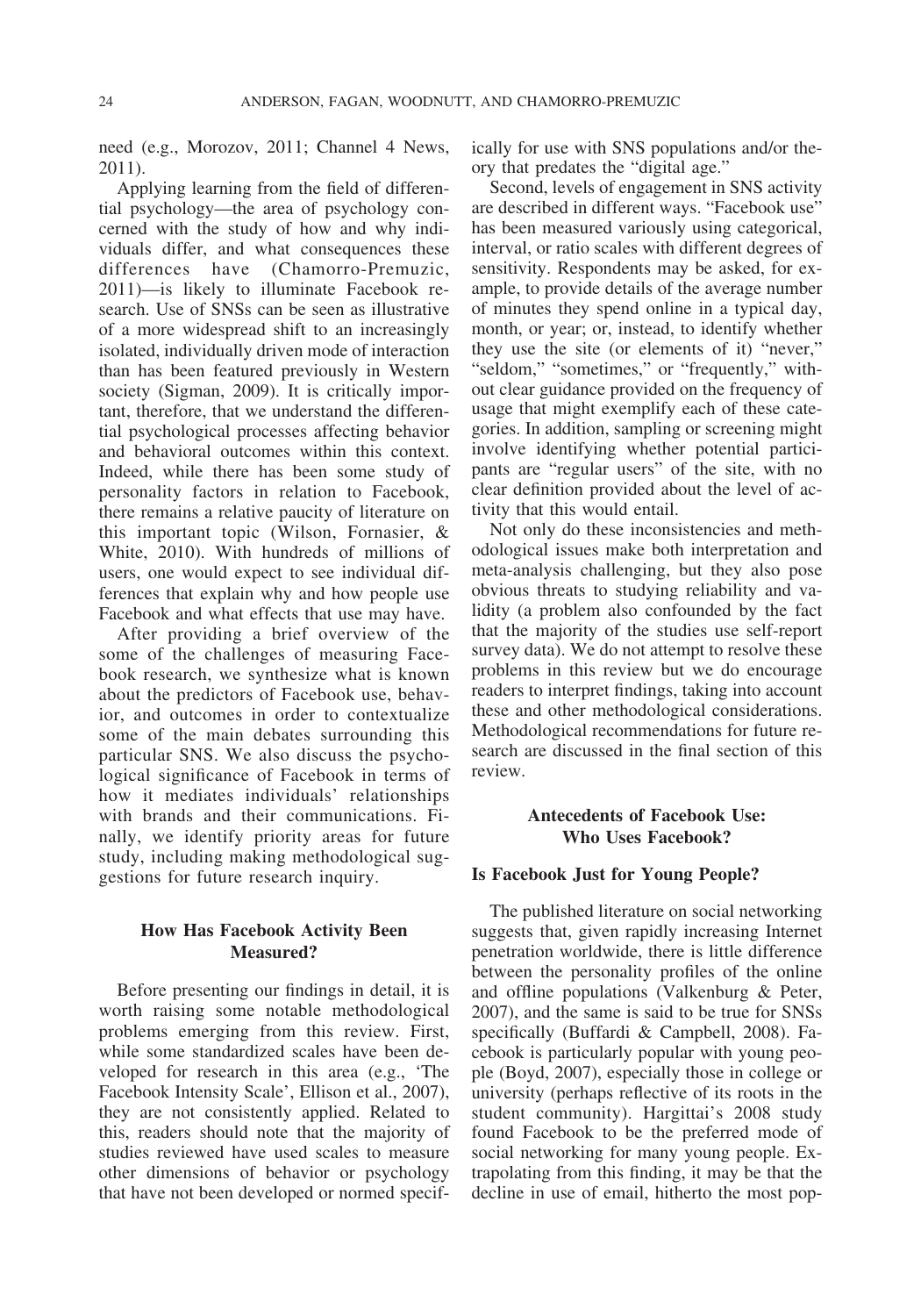ular mode of electronic communication (Murnan, 2002; Judd & Kennedy, 2010) can be explained by increased reliance on SNSs as an alternative way of forging and utilising interpersonal connections. While users of SNSs such as Facebook come from a wide range of age and ethnic groups (Hargittai, 2008), older people can be less adept at navigating the site (Brandtzæg, Luders, & Skjetne, 2010).

#### **Is Facebook More Popular Among Very Sociable People?**

Gangadharbatla (2008) noted that relatively little is known about the antecedents of SNS use, although four prominent predictive factors have been highlighted, namely: "Internet selfefficacy, need for cognition, need to belong, and collective self- esteem" (p. 6). In testing these further, he found support for all factors with the exception of the need for cognition (Cacioppo & Petty, 1982), a personality trait that refers to one's tendency to be curious and have a "hungry mind" (von Stumm, Hell, & Chamorro-Premuzic, 2011). People with a high need for cognition are more likely than their counterparts with a low need for cognition to seek out and relish opportunities to engage in tasks that require cognitive effort (Petty, Briñol, Loersch, & McCaslin, 2009). The fact that the need for cognition did not predict Facebook use perhaps reflects the site's role as a vehicle for passive as well as active information-seeking (Wise, Alhabash, & Park, 2010). Passive informationseeking on Facebook might include, for example, "surveying messages posted to a central location (like a 'Wall' or status-update page, studying user profiles, and lurking in discussion forums without participating)" (Wise et al., 2010, p. 556), though it is difficult to draw robust conclusions about the extent to which this correlates to low need for cognition, given that the need for cognition and SNS use is an underresearched area (Gangadharbatla, 2008). Using a theory of planned behavior model (Ajzen, 1991), Pelling and White (2009) found that attitudes about high SNS use significantly predicted SNS use (even once accounting for demographic factors), and that self-identity increased the predictive validity of the model. They also found self-identity to correlate directly with SNS use, "suggesting that the more [SNS] use is a salient part of a young adult's

identity, the greater the individual's use of these Web sites" (p. 758). Unlike Gangadharbatla (2008), Pelling and White (2009) did not find "belongingness" to be a significant factor in SNS take-up, but it did predict addiction to SNS; this is consistent with Wilson et al.'s (2010) study which found a number of personality and self-esteem variables predicted addictive SNS usage among young people'. Moreover, this is in line with a growing body of evidence relating to Internet addiction in general (Caplan, 2002; Suratt, 2006; Tang & Zhou, 2009) and evidence that use of Facebook and other SNSs can be addictive (Muise, Christofides, & Desmerais, 2009; van Rooij, Schoenmakers, van de Eljnden, & van den Mheen, 2010). Evidence from studies of generic Internet use suggest this may be because of its "ersatz" sociality (Green & Brock, 1998, p. 527), that is, the illusion it creates that the user is engaged in actual social interaction akin to that encountered in "real life" rather than mere virtual interaction.

A recent study of individual difference predictors of Facebook use among young people (Wilson et al., 2010) found that those high in extraversion and those low in conscientiousness (measured using the five factor model of Costa and McCrae, 1992) are more likely to use SNSs. In that same study, Wilson et al. (2010) found no correlation between openness to experience or agreeableness and SNS use, suggesting that such media are no longer seen as a novelty; instead, they may be deemed as "functional" in nature (p. 175), that is, used for work purposes, rather than as a means of socializing. There was also no evident link between SNS use and neuroticism and self-esteem, attributed to concerns held by socially anxious people about being in the public domain. Extrapolating from this evidence, it is unsurprising that we conclude that users of Facebook do not differ in most personality traits from nonusers of Facebook.

### **Processes and Operant Behavior: How and Why Do People Use Facebook?**

#### **What Do Users Get Out of Facebook?**

Given its massive popularity and the aforementioned evidence of some associated decline in use of other media among certain groups, Facebook clearly meets a particular need. To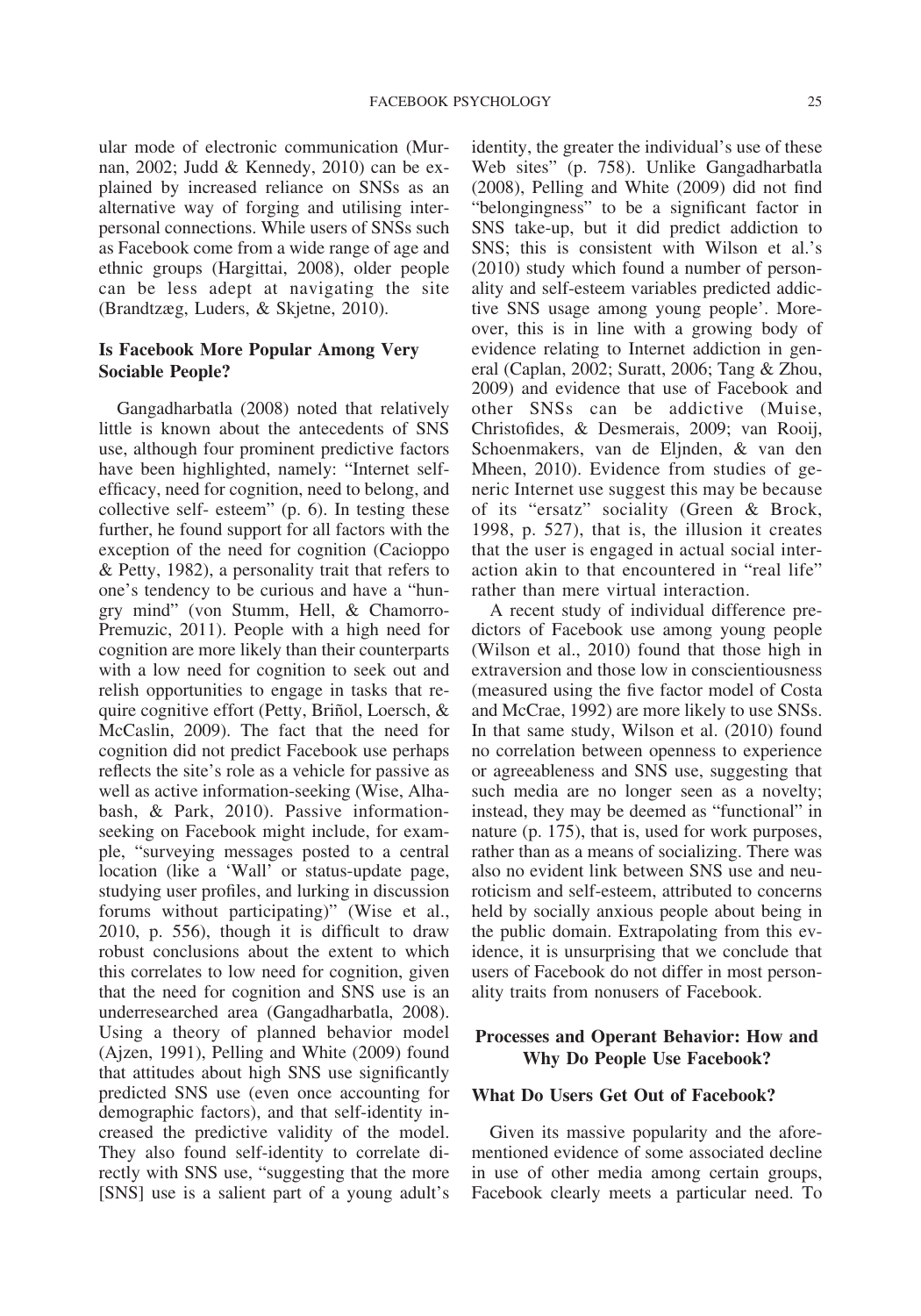clarify the nature of that need, we have to understand how (and what) people communicate via this medium, and how that differs from communication via traditional media (e.g., email, telephone, face-to-face interaction). Looking briefly at the evolution of the relationship between the individual and mass media in general terms, over time, may be helpful in this respect.

Historically, the most frequently identified "uses and gratifications" (Katz, 1959) in regard to mass media have been diversion, personal relationship, personal identity, and information (McQuail, Blumler, & Brown, 1972); people *actively* engage with media channels for these purposes. More recently, general Internet use has been found to meet both users' interpersonal needs (Morris & Ogan, 1996) as well as their need to build and maintain relationships in virtual communities (Sheldon, 2008; Song, La-Rose, Eastin, & Lin, 2004); that is, maintaining virtual networks has become an end in itself. This may be explained, at least in part, by evidence that suggests users of digital media "respond to computerized devices in the way they do to people" (Williams & Rowlands, 2007, p. 17).

Facebook use has been typologized in a number of ways, with considerable overlap between classifications. Both Raacke and Bonds-Raacke (2008) and Park, Kee, and Valenzuela (2009) gathered data on motivation for Facebook use by asking participants to identify, from a given list of items, which ones described their reasons for using the site (Park et al. used a  $1-6$  Likert scale to assess the extent to which each item motivated site use). Bonds-Raacke and Raacke (2010) identified three core dimensions of use: information, friendship, and communication. These dimensions are consistent with earlier research, which showed that Facebook users sign-up principally to keep up-to-date with old and new friends, and for such purposes as organizing or publicizing social events, studying, and dating (Raacke & Bonds-Raacke, 2008). Park et al. (2009) typologized use in a similar way, with "socializing, entertainment . . . and information" highlighted as three of the "four primary needs for participating in groups within Facebook" (p. 729), in addition to "self-status seeking." This typology makes sense when interpreted in light of evidence suggesting that

SNS activity correlates to a user's sense of identity (Pelling & White, 2009).

Informed by Rubin's (1994) typology of media use and Ramirez, Walther, Burgoon, and Sunnafrank's (2002) conceptualization of information-seeking communication behavior, Wise, Alhabash, and Park (2010) suggested that Facebook "serv[es] two primary goals: passive social browsing (i.e., through reading newsfeeds) and extractive social searching (e.g., through reading friends' profiles)" (p. 560). Passive browsing, they posited, is comparable to Rubin's "ritualized" use, while extractive searching is aligned with "instrumental" use in that "it deals with acquiring specific information" (Wise et al., 2010, p. 555). Wise et al. coded various elements of the site using Lampe, Ellison, and Steinfeld's (2006) classification for social searching and social browsing. By tracking and coding participants' use of the site, they found that a greater proportion of Facebook usage time was spent on passive rather than active engagement but that social searching (i.e., the more active involvement) elicited greater pleasurable responses (determined physiologically by measuring stimulation of the appetitive and aversive system) than did simply browsing through the site.

#### **Why Do Corporations Use Facebook?**

Facebook made it possible for companies to join three years after the platform's inception. Take-up was overwhelming, with 100,000 organizations creating profiles in the first 24 hours alone (as cited in Burns, 2010). In turn, Facebook users have embraced the opportunity to engage with brands in this way, communicating brand loyalty or support by becoming "fans" of particular companies, or by clicking an icon to indicate that they "like" a brand.

There are in excess of three million brand identities (including those from individuals) on Facebook, supported by over 20 million fans (Walsh, 2009). Companies have clearly recognized the importance of social networks for their ongoing marketing activities with more than 2.5 million organizations worldwide now integrating their websites with the Facebook interface (Facebook, 2011b). Accordingly, Facebook is recognized as an important customer relationship management tool for corporations and marketers. Its online platform allows brands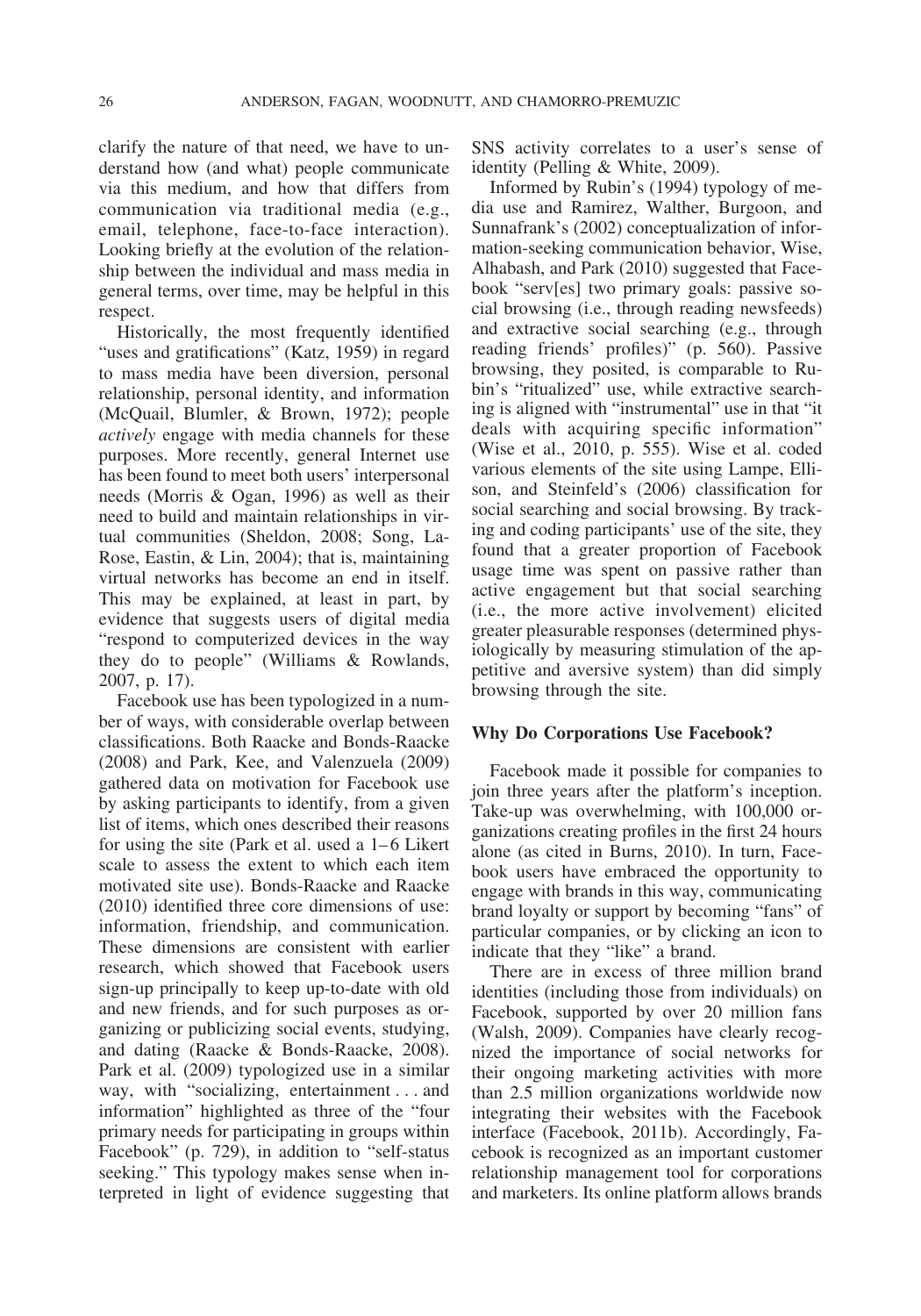to develop more open and two-way relationships with their customers by facilitating participation, dialogue, and opt-in brand experiences (Treadaway & Smith, 2009). Offering site users (i.e., existing and potential customers) entertaining games, exclusive content, and the opportunity for engaging conversations can contribute to strong customer relationships (Zhang, Sung, & Lee, 2010). This way of connecting with the consumer represents a departure from the traditional broadcast-based advertising model, which focuses more on creating brand and product consideration through raised awareness (Meadows-Klue, 2008).

Users' desire to connect with brands on Facebook has been linked to several factors, including social identity, self-disclosure, brand trust, satisfaction, and attachment and brand consciousness (Burns, 2010). Consumers' motivation to participate with brands can also be driven by the desire for self-gain, rather than loyalty or appreciation. Commercial social media research has shown that users befriend brands not only to communicate their support and preferences to other users, but also to receive incentives for continued brand loyalty (Cone, 2010).

In addition to enabling companies to thrive in the marketplace, Facebook can also help organizations when they are most at risk of losing customers. Evidence suggests that in times of a public relations crisis for corporations, Facebook has become an important management and damage mitigation tool (Wright & Hinson, 2009). An example of this includes Toyota's recall of the Yaris in 2009. In that car recall, Toyota used its Facebook page to send users to a dedicated microsite with reassuring information (Wright & Hinson, 2009). Although many corporations have created official, companycontrolled Facebook fan pages, it has been suggested that they are often underexploiting the opportunity for dialogue and communication (McCorkindale, 2010). An analysis of nonprofit companies, for example, revealed that many simply describe their organization without including news or providing opportunities for participation (Waters, Burnett, Lamm, & Lucas, 2009).

The emergence of Facebook represents one part of a more general shift in power away from corporations and toward consumers (as highlighted, for example, by Lafley, 2006), one person's views or described experience can now reach millions of people in a very short period of time and, in turn, strangers are able to rally into communities and online groups with shared agendas. These consumer communities can help brands by harnessing emotional engagement and brand support or endorsement; for example, in the United Kingdom in 2007, Cadbury decided to reintroduce the confectionary brand Wispa, after a popular campaign on Facebook. Of course, the converse is also true; an online "mob" culture can be created quickly and easily to challenge a particular brand's identity, service, or practices.

Companies are realizing the economic benefits of formalizing corporate involvement in Facebook: Facebook can provide consumer insight at a fraction of the cost of traditional methods (Woodcock, Green, & Starkey, 2011) as well as easy integration of contemporary and traditional research methods. The confectionary brand Skittles, for example, has a Facebook group linked to the brand's overall advertising strategy, which has enabled members to give their views via Facebook Polling (a service offered by the site for providing "quick answers to simple questions", Poynter, 2008) as well as by clicking links to externally hosted traditional surveys (Poynter, 2008).

The sheer volume and depth of data that are collected on individuals makes hypertargeting of advertising on the platform effective and efficient. Facebook has shown a commitment to provide brands with alternative ways to engage their consumers within the platform, including geolocation-based deals, an online credits currency, and even TV broadcasts and videostreaming opportunities. As long as Facebook remains one of the most popular tools for social networking, brands are likely to continue to use the service to engage their customers.

### **Are Facebook Users Really Who They Say They Are?**

The first step to engagement in any SNS is for the user to set up a profile and, in doing so, create a "live" virtual persona (Boyd & Ellison, 2007). Identity construction, online or offline, is "a public process" (Zhao et al., 2008, p. 1817; White, 2000; Goffman, 1959). Virtual media settings, however, may initially seem to offer more scope for control or variation of identity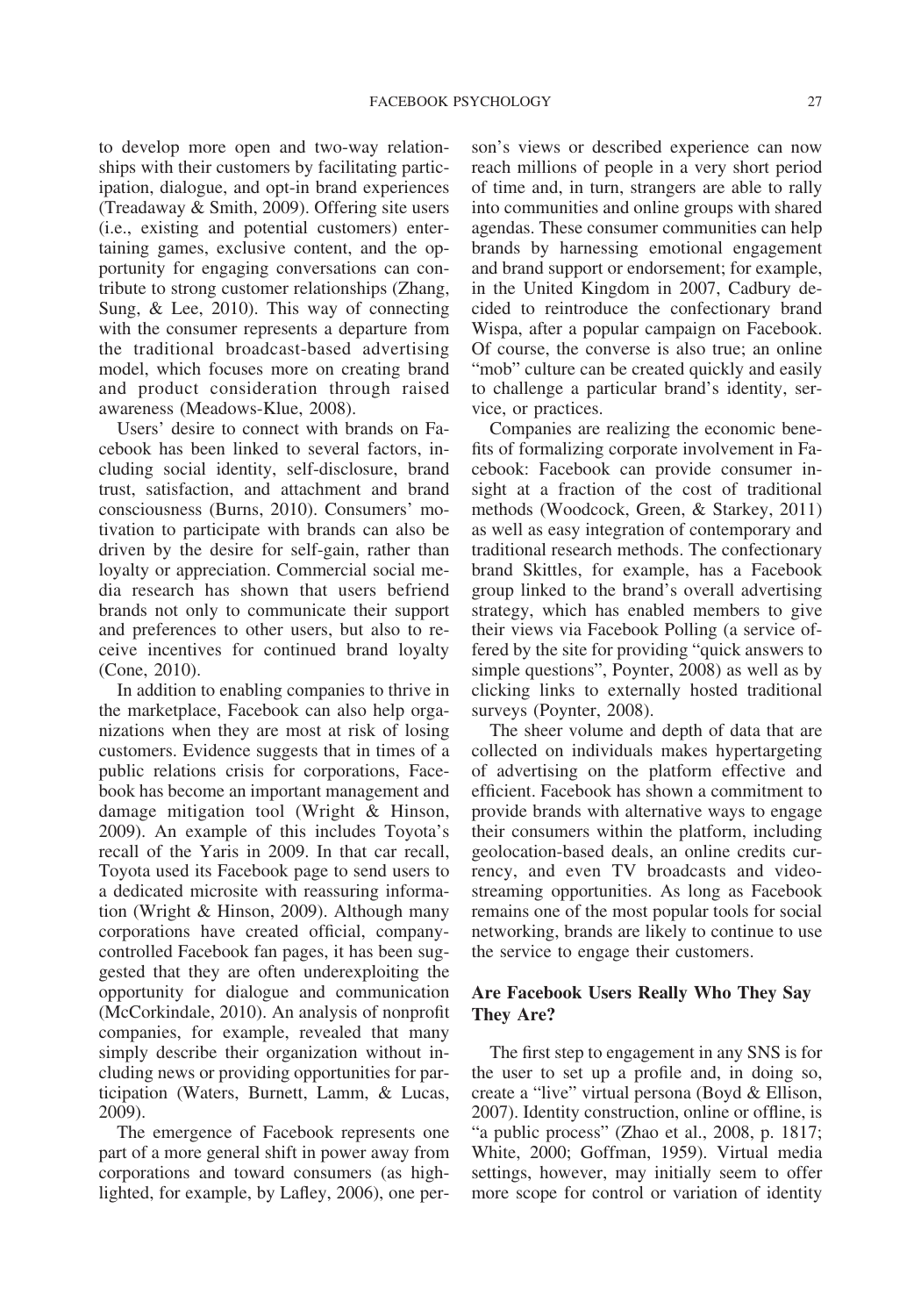than in the real world; they seem to provide an environment in which identity is malleable and the reality or fantasy boundary can be blurred easily (Turkle, 1995). Facebook, however, is a "nonymous" environment (Zhao et al., 2008). This means that users have *some* control over how they are presented, but not total control, because the activities in which they are involved online, and the people with whom they connect, also provide identity cues—and identity validation or refutation—to other users. In this way, there are implicit as well as explicit identity cues, pertaining to communities of users rather than to the individual in isolation (Zhao et al., 2008). Accordingly, Facebook users are far more likely to present a realistic, if slightly exaggerated, version of their true personalities (supporting "the extended real-life hypothesis") than to represent an overly idealized virtual identity (Back et al., 2010, p. 372). That is to say, "various dimensions of identity claims appear to be grounded in offline realities" (Grasmuck, Martin, & Zhao, 2009, p. 158).

Facebook users can personalize their profile page—which is divided into a number of sections—in several ways, using externally created "applications" (Boyd & Ellison, 2007), and this activity may have a reinforcing impact on selfawareness; for example, Gonzales and Hancock (2011) found that constructing and reflecting on self-identity through Facebook use would lead to greater objective self-awareness effects (Duval & Wicklund, 1972) than traditional stimulus for objective self-awareness (such as a mirror). Perhaps unsurprisingly, people with narcissistic personality traits tend to check their profile page more frequently than other users, as well as spend more time on the site in general (Mehdizadeh, 2010). In line, a study found that narcissism effects on Facebook use were mediated by the attractiveness and level of self-promotion evident in the user's main photo (in conjunction with social interaction online, Buffardi & Campbell, 2008), while another study found that narcissism levels predicted the amount of self-promotional content in a number of core profile areas (Mehdizadeh, 2010).

# **Privacy and Disclosure on Facebook: Who Tells What to Whom?**

Although Facebook users take privacy seriously, information disclosure is manifest very differently in this virtual environment compared to the offline arena (Christofides, Muise, & Desmarais, 2009). Parks and Floyd (1996) highlighted the view that the mediated nature of Internet communication and (mis)perceived anonymity catalyzes freedom of expression such that people feel far more liberated online than they do in the real world. Specifically, Facebook elicits higher levels of general informationsharing (Brandtzæg et al., 2010) than the "real" (physical) world, as well as greater information disclosures, that is, more communication of personal or sensitive information (Christofides et al., 2009). To some extent, this is even an expectation: "content sharing" has been dubbed one of the "most important criteria for the success of social network sites" (Brandtzæg et al., 2010, p. 1006) and the increased acceptability of the reduced privacy associated with this was recognized explicitly by Facebook's founder as reflecting a shift in "social norms" (as cited in Johnson, 2010).

Although there is evidence that people are becoming increasingly aware of the potential risks posed by indiscriminate informationsharing online (Bonds-Raacke & Raacke, 2010)—and that women, in particular, are more concerned with Facebook privacy than men (Fogel & Nehmad, 2009; Bonds-Raacke & Raacke, 2010)— users have hitherto been relatively unconcerned (Hew, 2011) or unaware (Brandtzæg et al., 2010) of such issues. An overall increase in the number of people searching Google with the term "delete Facebook" (Google, 2011) and such campaigns as "Quit Facebook Day" (Milan & Dee, 2010) provide some evidence to suggest changing attitudes in this respect.

Christofides et al. (2009) found that disclosure of information was predicted by users' need for popularity, and that information control was predicted by high self-esteem and/or low trust in others. They demonstrated, therefore, that disclosure and control are "different processes affected by different aspects of personality" (p. 343). Taken together with the findings of Ellison et al. (2007), this suggests that people with low self-esteem may see information-sharing as a lever for gaining acceptance and are less choosy about those from whom they seek this affirmation, whereas "those with higher self-esteem are only concerned about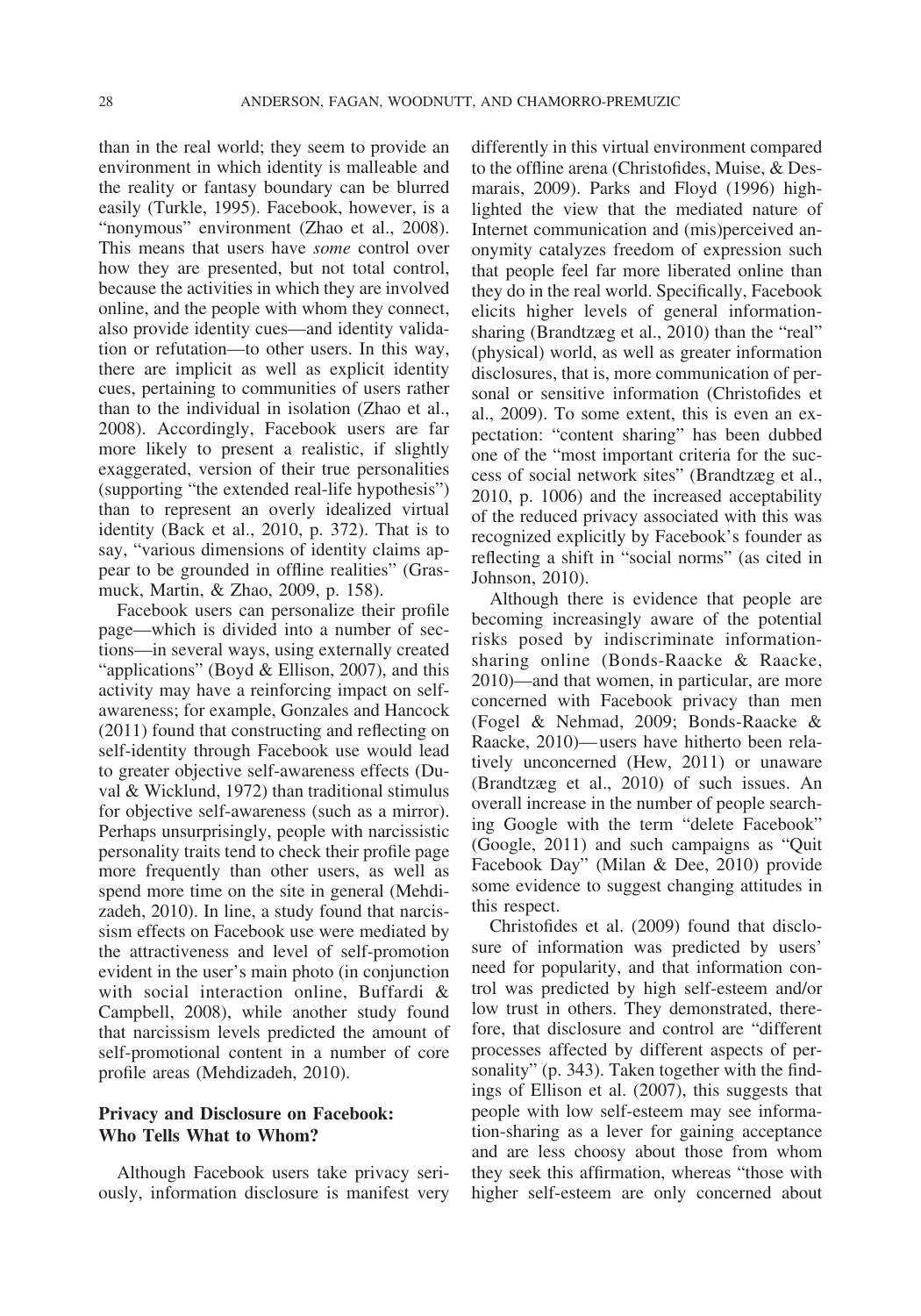popularity within their chosen circle" (Christofides et al., 2009, p. 343).

#### **Does Facebook Make the (Socially) Rich Even Richer?**

There has been considerable debate (for review, see Parks & Floyd, 1996) about whether computer-mediated communication erodes intimacy—that is, as a result of the fundamental human need for face-to-face interaction and physical stimuli which is lacking in Internetbased relationships (Ben-Ze'ev, 2005; Alapack, Blitchfeldt, & Elden, 2005)— or strengthens it, by enabling people to build "social capital" (Bourdieu, 1986), engaging with others with whom they are unable to maintain bonds otherwise (Ellison et al., 2007; Mathwick, Wiertz, & De Ruyter, 2008). So, is Facebook more popular among those with many or few real-world friends?

There is strong support for the view that use of online SNSs *complements* rather than replaces or is inferior to offline communication (e.g., Kujath, 2011; Ellison et al., 2007) despite evidence from studies of more general Internet use to the contrary (e.g., Kraut et al., 1998; Parks & Roberts, 1998). The literature suggests that computer-mediated communication is used primarily to strengthen existing relationships and only secondarily to forge new ones (for review, see Bargh & McKenna, 2004). Accordingly, Facebook is most often used as a way of building, rekindling, and/or maintaining relationships involving those with whom users share "some common offline element" (Boyd & Ellison, 2007). It has also been deemed particularly useful, for example, for maintaining relationships over long distances (Lee & Boyer, 2007).

Sheldon et al. (2011) found evidence to support a "two-process interpretation" of Facebook usage: people engage in Facebook to avoid feelings of disconnection (i.e., relatedness-need dissatisfaction)—and Facebook use works to achieve this—and they also gain feelings of connection (i.e., relatedness-need satisfaction) by using the site. Sheldon et al. found these processes to work independently, such that while "disconnection drives Facebook use and connection rewards it" (2011, p. 766), using the site more can increase connection without decreasing disconnection. They conclude that the

site can, in this way, serve as a distraction from real-world problems but will not remedy them.

Early research found support for the poorget-richer hypothesis, in respect to the relationship between Facebook usage and self-esteem (Ellison et al., 2007). This was contextualized within a body of knowledge that suggested Internet users who avoid face-to-face interaction, or who find it less rewarding, found the Internet a more favorable—and a lower-risk—vehicle for developing interpersonal relationships (e.g., Papacharissi & Rubin, 2000; Ward & Tracey, 2004). There is growing evidence, however, to support the rich-get-richer hypothesis (Kraut et al., 2002; Sheldon, 2008) in virtual social interactions. Those with lower self-esteem and higher social anxiety in real life may spend more time on Facebook, perhaps seeking connection or distraction, but are, in fact, more likely to have fewer friends than those who thrive interpersonally in the real world (Mehdizadeh, 2010; Sheldon, 2008). These findings are consistent with those from comparable studies of other online arena: for example, people low in dating anxiety and high in sensation-seeking are more likely to engage in online dating (Valkenburg & Peter, 2007), an activity that has also been shown to correlate with the "recreation hypothesis" but not the "compensation hypothesis" (Peter & Valkenburg, 2007, p. 455). This suggests, again, that online networking is seen as an addition to real-world interactions rather than as something that compensates for offline inadequacy of some type.

## **Outcomes: Why Make Friends on Facebook?**

# **What Purposes Do Facebook Friends Serve?**

Because users of Facebook are motivated by a desire to manage new and existing relationships, it is important to consider the impact of making (or being) a Facebook friend. Before doing so, however, we need first to delineate briefly how people make sense of the profiles they view on Facebook. Interpersonal interaction is informed not only by how a person presents him- or herself (Goffman, 1959), but also by the ability of perceivers to accurately infer characteristics from that self-presentation (Funder, 1995). We know that, in the real world,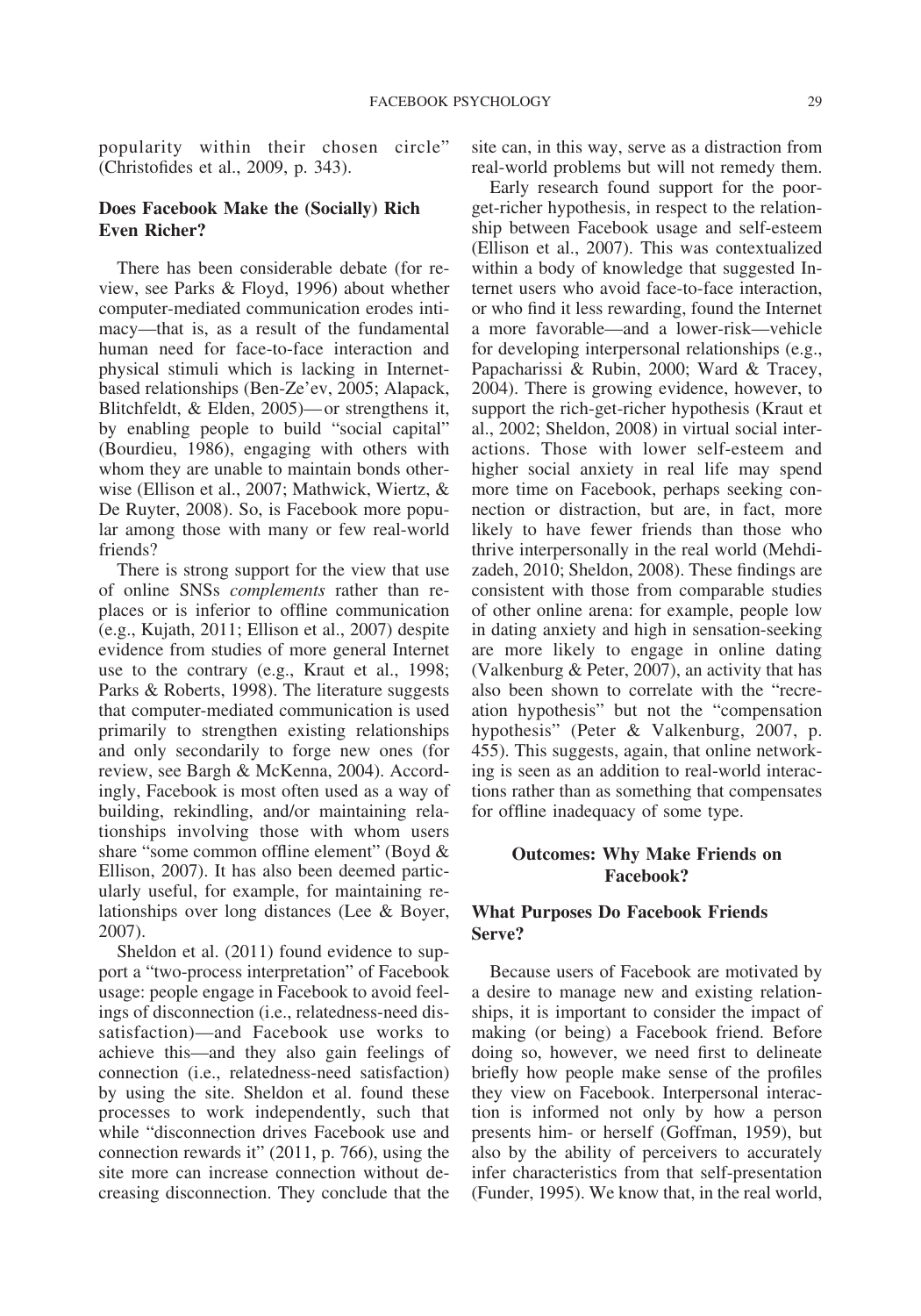people can accurately infer both personality attributes and situational outcomes from only minimal, "thin slices" of information (e.g., Ambady & Rosenthal, 1992; Gottman & Levenson, 2002; Gosling, 2008; Graham, Sandy, & Gosling, 2011), and the empirical evidence suggests this also applies to Facebook (e.g., Back, Schmukle, & Egloff, 2008; Stecher & Counts, 2008). Indeed, packaging information in a way that facilitates rapid access to, and digestion of, information has never been more important. Studies of information needs and provision have identified "zero tolerance for delay" among Internet users—that is, an expectation that they will be able to access the data they want, instantaneously—a demand that is both driven and reinforced by the capabilities of new media (Williams & Rowlands, 2007, p. 17). Facebook is part of this movement and its platforms enable members, theoretically, to use the relatively small amounts of information contained within a profile to make rapid and reasonably accurate assessments of large numbers of potential friends.

Evidence from the real world suggests that, in any large network of friends, only a small proportion will be close friends (Hill & Dunbar, 2003), perhaps explained in part by the theory that we have only limited cognitive capacity to maintain social relationships (Dunbar, 1993). While the same may be true for Facebook, unlike the offline context, Facebook users can develop much bigger networks (Acar, 2008). In sociological and psychological theory, an "interpersonal tie" describes the link between individuals through which information can be channeled. In general terms, ties can be said to be "strong" or "weak" depending on the "amount of time [invested], the emotional intensity, the intimacy (mutual confiding), and the reciprocal services which characterize the tie" (Granovetter, 1973, p. 1361). Applying this to Facebook, we see that the friends made online are people with whom users can create and maintain both weak and strong interpersonal ties. This means that they can forge and sustain information-facilitating connections with existing, close friends as well as with less wellknown (or unknown) acquaintances (Donath & Boyd, 2004; Ellison et al., 2007). Both weak and strong ties provide benefits in terms of increasing social capital (Williams, 2006; Ellison et al., 2007), that is, increasing the individual and group utility resulting from use of personal networks or relationships. Exploring interpersonal relationships in general, Putnam (2000) identified two types of social capital: "bridging" (resulting from intergroup networks being developed) and "bonding" (resulting from intragroup network strengthening). Weak ties, eliciting bridging social capital (Putnam, 2000; Ellison et al., 2007), can provide information or employment-related benefits, but are less useful for emotional support (Granovetter, 1973).

It has been suggested that Facebook is particularly useful for developing bridging capital because it encourages users to "convert latent to weak ties" (Ellison, Steinfield, & Lampe, 2011) and to manage weak ties in a time-efficient way (Vitak, Ellison, & Steinfield, 2011). Strong ties, which can also be supported by Facebook, can educe "bonding" social capital, which strengthens further the connection between people with a close and typically preexisting personal relationship (Ellison et al., 2007; Stefanone, Kwon, & Lackaff, 2011). It may be that those who feel lonely, because they lack close ties in the real world, could benefit from the ready-made support network provided by the Facebook pool (after Bargh & McKenna, 2004), but the extent to which people ask for, and provide, support of this type to others may relate to self-esteem, given that people high in self-esteem are less like to accept "friend requests" from users they do not already know (Acar, 2008).

# **How Do People Perceive Facebook "Friends"?**

Predictably perhaps, network size predicts time spent using the site, although women spend more time online than men overall, irrespective of network size (Acar, 2008). As one would expect, and in line with the "rich get richer" theory, extraversion is positively correlated to network size (Acar, 2008) and, accordingly, those with moderately high numbers of friends are perceived by others to be significantly more extraverted than those with few friends Tom Tong, Van Der Heide, & Langwell, 2008. This relationship is not straightforward, however, given that ratings of extraversion decreased with very high numbers of friends, suggesting friends have been acquired "not . . . as a result of extraversion, but rather by some other characteristic" Tom Tong et al., 2008, p. 542.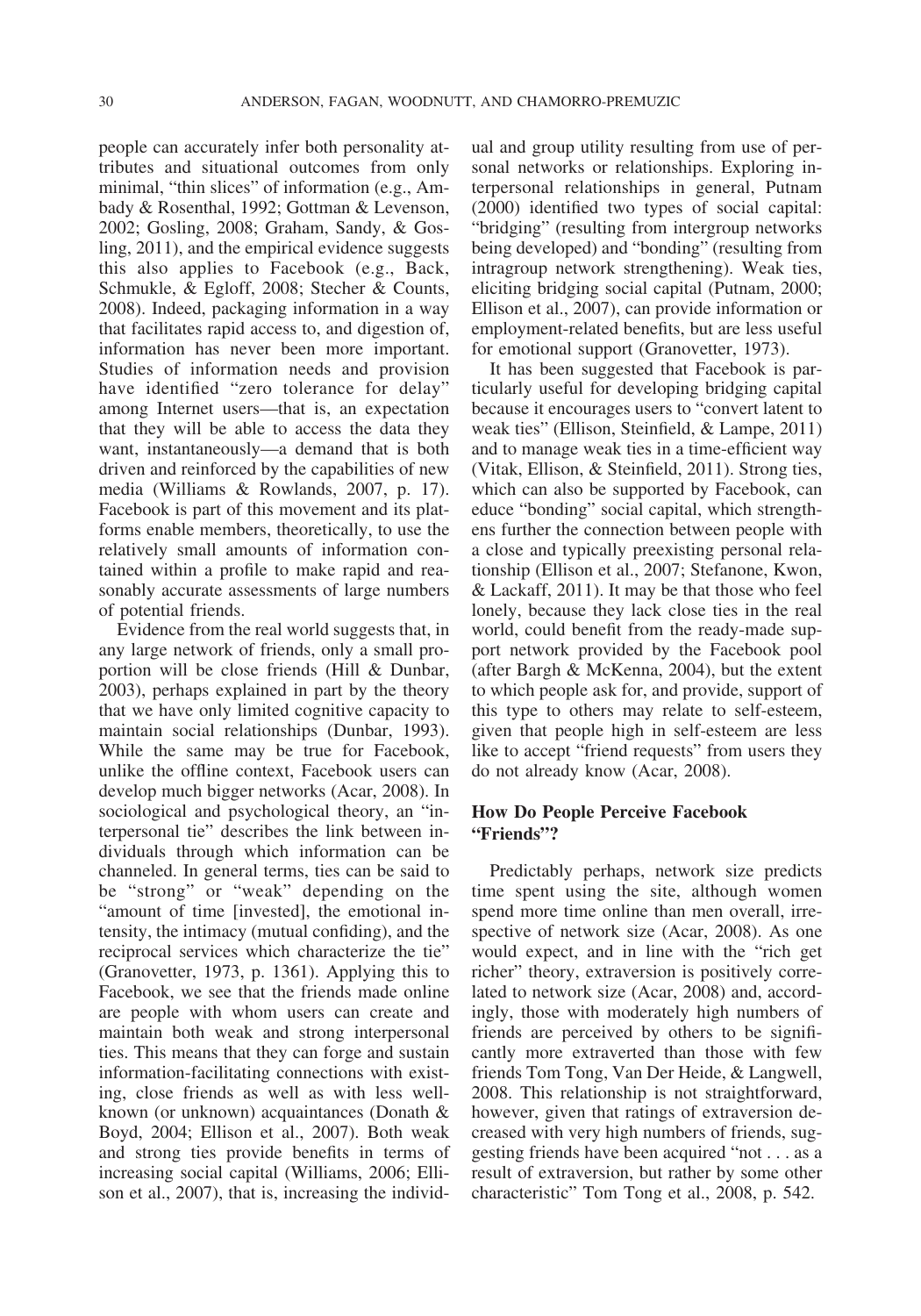While a network comprises a number of Facebook friends, this term appears to be interpreted slightly different online than offline Tom Tong et al., 2008. Specifically, there may be a perception that friendships are less credible or valid if they are too great in number: Tom Tong et al., (2008) found a curvilinear relationship between the number of friends and rated social attractiveness (but not physical attractiveness) such that a user was deemed more popular as number of friends increased up until the optimum number (302 friends, which was also the average number per user), after which rated social popularity decreased. In addition, users also judge others' attractiveness based on the friends in their network. In this respect, profile owners are viewed more favorably if their friends are physically attractive and, for women profile owners, if their friends do not post messages that could implicate the profile owner in behavior likely to be viewed in a negative (Walther, Van Der Heide, Kim, & Westerman, 2008); men whose friends post messages implying negative moral behavior, however, are viewed as being more attractive.

There is also evidence of a counter-Facebook movement, driven perhaps in part by concerns that the site promotes a superficial kind of friendship. Some commercial brands have exploited this sentiment: a Burger King marketing campaign, for example, involved the creation a Facebook application—"Whopper Sacrifice" offering a free burger in return for deletion of 10 friends (Walsh, 2009). Only 10 days after its launch, Facebook disabled the application on the grounds that it breached its privacy regulations, although nearly a quarter of a million people had already been de-friended during this time. This illustrates how virtual media has not only transformed the nature of friendship, but also arguably devalued it (to the cost of 37 cents per person precisely, Wortham, 2009).

# **What Are the Downsides of Building Facebook Relationships?**

The public nature of a person's Facebook profile means that users' social lives are particularly open to scrutiny from others (Muise et al., 2009; Boyd & Ellison, 2007). While positive feedback given via SNS can boost self-esteem, for negative comments the opposite can be true (Valkenburg et al., 2006). Similarly, while some users benefit from feeling more socially included because they participate in SNS communities, particularly when they feel isolated from others in the real world (Sheldon, 2008), when online engagement is a form of avoidant coping, users may be less likely to face realworld problems (Kim et al., 2009; Green & Brock, 1998).

Facebook also has the potential to create realworld problems that did not previously exist. On examining the role played by Facebook in romantic relationships, for example, Muise et al. (2009) found that site use can lead to increased jealousy and/or obsessive behavior, as a result of the opportunities it provides users to "access... information about their partner that would not otherwise be accessible" (p. 443). This, in turn, positively reinforces ongoing "surveillance behavior" (p. 444). Muise et al. (2009) found that participants were able to reflect objectively on this vicious cycle, but often were unable to break it, citing its addictive nature. Indeed, an overreliance on Facebook more generally may mean that cessation of use can have a negative impact: Sheldon and Hinsch (as cited in Sheldon et al., 2011) found that reduction in use correlated with "reduced aggression, procrastination, and negative affect, and with increased life-satisfaction, but it was also associated with reduced positive affect" (Sheldon et al., 2011, p. 773).

#### **Next Steps: What Next for Facebook Research?**

Given the rapid advancements in technology and the ever-increasing demand among consumers for more and better ways to connect, communicate, and conduct business, there is considerable scope for ongoing research into the psychology of Facebook use. While this review has summarized some of the main findings with respect of the antecedents, behaviors, and effects relating to Facebook use, there are still gaps in the research to date that may be worth studying in more detail.

First, although researchers have expended considerable effort in understanding how people use the site's core features—specifically, how they create and perceive profile content and befriend other users or brands—there is still only a relatively limited amount known about the personality correlates of these and other,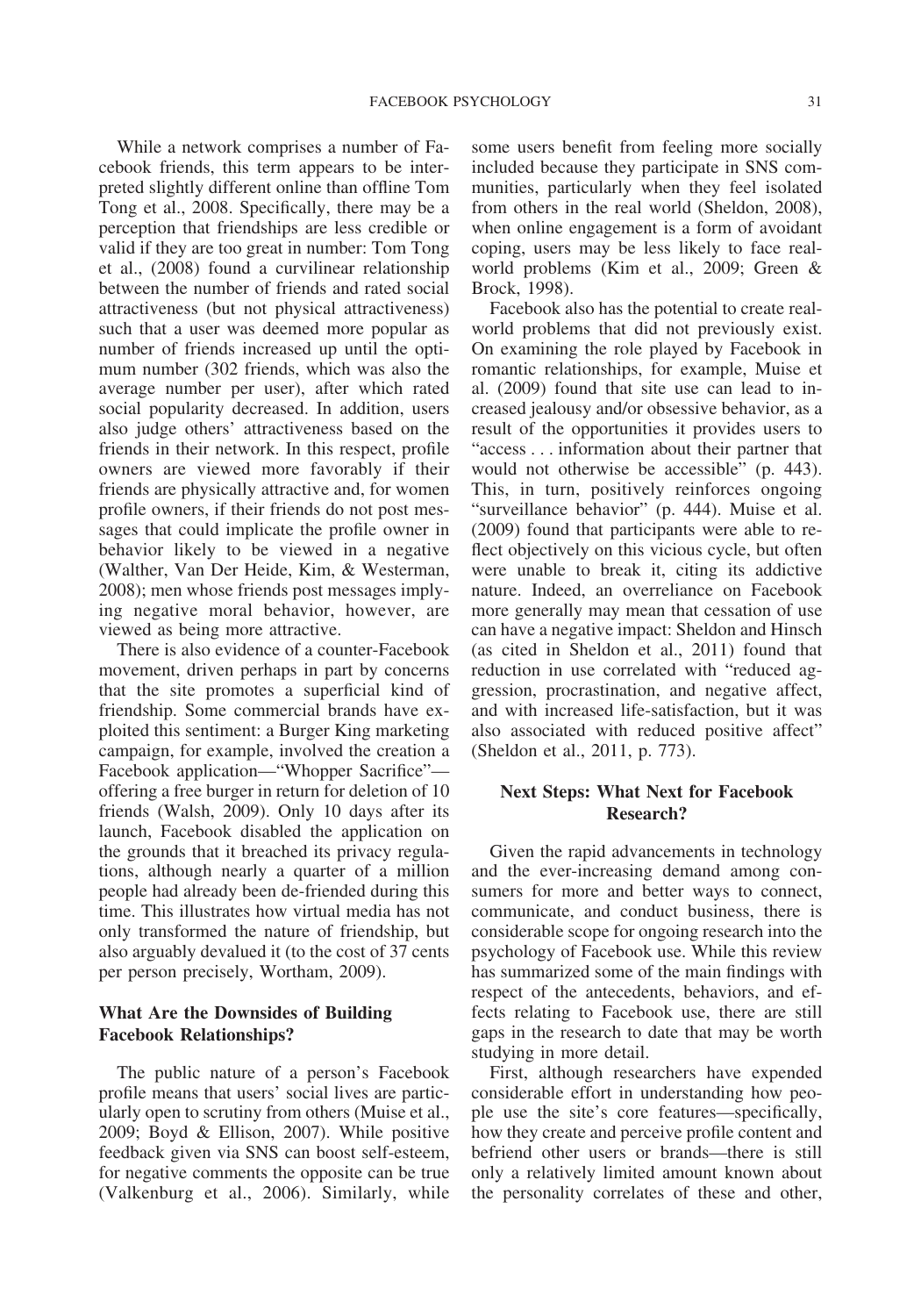more specific Facebook-related activities, for example, participation in virtual events, dating, engagement in research or marketing activities, use of "walls," and so forth.

Second, it might also be advantageous to understand more about *how* Facebook encourages different types of communication. What are the individual-level predictors that determine the extent to which users are likely to take advantage of different features and cues for communication? While there is already a growing body of literature on the differential strength of network ties, there could usefully be more study to discern relative perception of such ties and their impact, and the relationship between these and individual users' psychological characteristics. Related to this, it would be worth exploring expectations of other users within different Facebook contexts, to understand, for example, whether personality predictors play a different role if the user is viewing another person's profile to appraise that person as a possible romantic partner or simply as someone with whom there is some apparent commonality. Given the previous research bias toward student populations, it may also be useful to study the perceptions and use of Facebook among other groups.

Third, much study has focused on— or assumed—a psychologically "healthy" population. Because the profile of SNS users increasingly reflects the profile of the offline community, it may be worthwhile researching in more detail the impact of both nonclinical "dark" personality traits and clinically significant psychological conditions on Facebook usage and impact. There is also scope to explore in more detail the potentially negative impact of Facebook use. This review has identified some of the emerging evidence in this respect, but it appears to be patchy; future work could address this issue more systematically, perhaps with a multilevel model that identifies risks associated with Facebook use in the short, medium, and longer term, at the individual, corporate, and societal level. Addressing the darker side of Facebook might also involve exploring further its role in relation to relevant group phenomena such as peer pressure and cyber-bullying.

Building on evidence from research (and popular culture discourse) that identifies a group of Facebook users who want to reduce their usage of the site, future studies could also explore the issue of "problematic" Facebook use, specifically: agreeing to a definition of what this means in practice; developing a measure that determines when use becomes problematic; and studying the antecedents, behavior, and outcomes associated with problematic use.

Fourth, it is important to remember that online culture is very fast-paced. There may be value, therefore, in studying the perception of Facebook friendship longitudinally, to track the changing nature of this concept over time. Researchers could also build on previous studies by undertaking further mixed-mode work that tests users' perceptions of others as activities move from the online to the offline arena. Some comparable work has been conducted in relation to Internet dating, which may provide some lessons.

Finally, there is considerable scope to explore some of the methodological issues presented in this review. There may be benefit, for example, in researchers working to consolidate the current plethora of measures in use, into one or more standardized inventories, applicable to a range of SNSs. The aim of this would be not only to save researchers from reinventing the wheel, but also to respond to the fact that SNSs have expanded their services and available content considerably since early scales were developed. In terms of improving the accuracy and relevance of measurement, it might also be useful to develop new population norms specific to different groups of Facebook users. Similarly, where research is reliant on established theory that predates new media (and its associated modes of communication), it could be worthwhile investing time in revalidating theory with specific reference to the digital context.

In general, it will be important to diversify the methodologies in use in Facebook research, which, at present, rely very heavily on subjective accounts. Specifically, it is worth exploring options for validating self-report data while also examining the impact of the tension this creates between the nonymous identity (which implies nonconfidentiality) and providing research data that accurately reflects participants' thoughts and behavior. Tracking software that captures data on website usage and behavior is already available, and while this may provide a useful addition to Facebook research, the ethical issues relat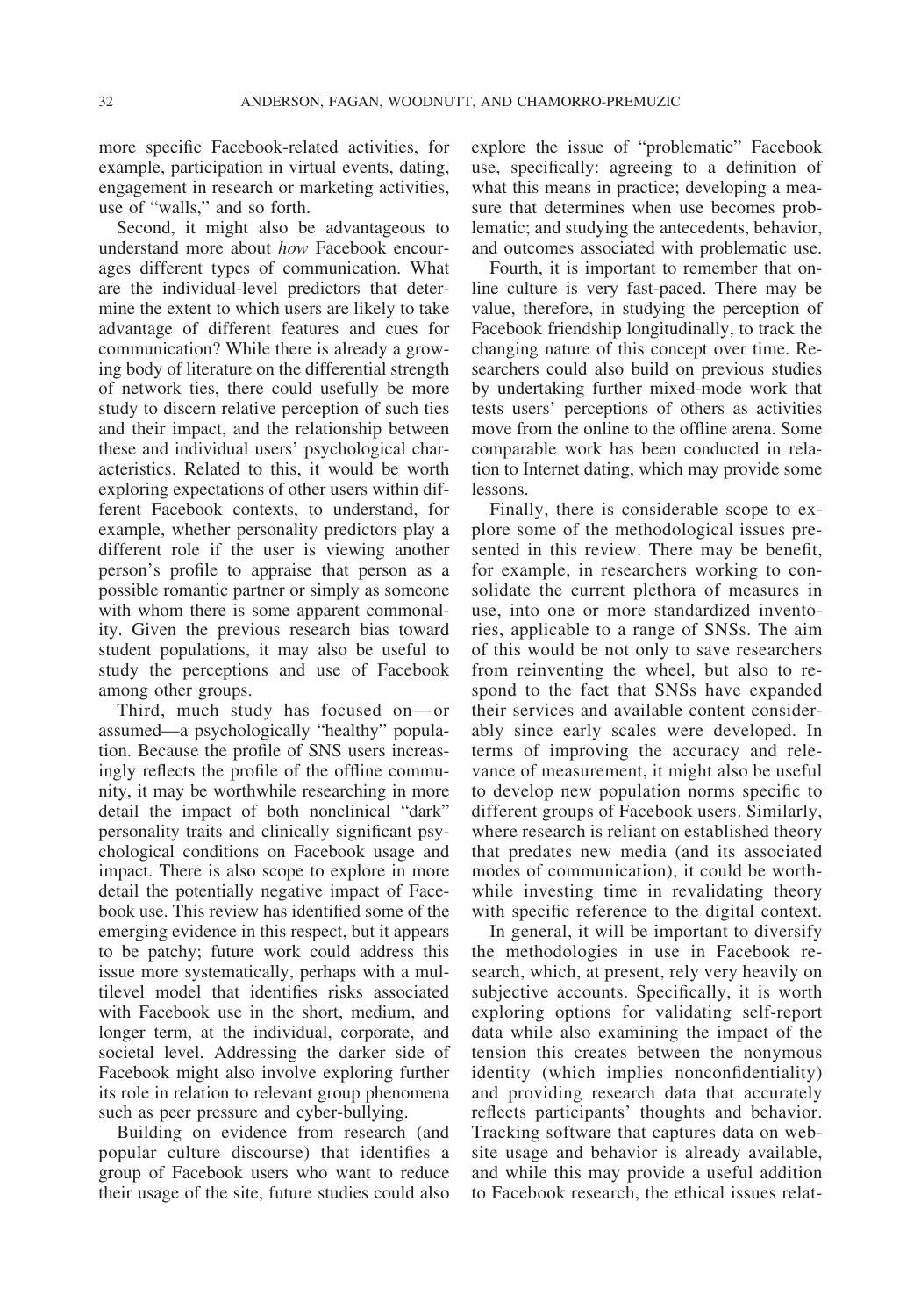ing to privacy, confidentiality, and data use would need to be considered carefully.

#### **References**

- Acar, A. (2008). Antecedents and consequences of online social networking behavior: The case of Facebook. *Journal of Website Promotion, 3*(1–2)*,*  $62 - 83.$
- Ajzen, I. (1991). The theory of planned behavior. *Organizational Behavior & Human Decision Processes, 50,* 179 –111.
- Alapack, R., Blichfeldt, M. F., & Elden, A. (2005). Flirting on the internet and the hickey: A hermeneutic. *CyberPsychology & Behavior*, 8(1), 52–61.
- Ambady, N., & Rosenthal, R. (1992). Thin slices of expressive behavior as predictors of interpersonal consequences: a meta-analysis. *Psychological Bulletin, 111*(2)*,* 256 –274.
- Back, M. D., Shmukle, S. C., & Egloff, B. E. (2008). How extraverted is honey.bunny77@hotmail.de? Inferring personality from email addresses. *Journal of Research in Personality, 42,* 1116 –1122.
- Back, M. D., Stopfer, J. M., Vazire, S., Gaddis, S., Schmukle, S. C., Egloff, B., & Gosling, S. D. (2010). Facebook profiles reflect actual personality, not self-idealization. *Psychological Science, 21*(3)*,* 372–374.
- Bargh, J. A., & McKenna, K. Y. A. (2004). The Internet and social life. *Annual Review of Psychology, 55,* 573–590.
- Ben-Ze'ev, A. (2005). Detachment: The unique nature of online romantic relationships. In Y. Amichai-Hamburger (Ed.), *The social net: Understanding human behavior in cyberspace* (pp. 115–138). New York, NY: Oxford University Press.
- Bonds-Raacke, J., & Raacke, J. (2010). MySpace and Facebook: Identifying dimensions of uses and gratifications for friend networking sites. *Individual Differences Research, 8*(1)*,* 27–33.
- Bourdieu, P. (1986). The forms of capital. In J. G. Richardson (Ed.), *Handbook of theory and research for the sociology of education* (pp. 241– 258). New York, NY: Greenwood.
- Boyd, D. M. (2007). Why youth (heart) social network sites: The role of networked publics in teenage social life. In D. Buckingham (Ed.), *Youth, identity, and digital media volume* (pp.  $119-142$ ). Cambridge, MA: MIT Press.
- Boyd, D. M., & Ellison, N. B. (2007). Social network sites: Definition, history, and scholarship. *Journal of Computer-Mediated Communication, 13*(1). Retrieved from http://jcmc.indiana.edu/vol13/issue1/ boyd.ellison.html
- Brandtzæg, P. B., Luders, M., & Skjetne, J. H. (2010). Too many Facebook 'friends'? Content sharing and sociability versus the need for privacy

in social network sites. *International Journal of Human-Computer Interaction, 26*(11/12)*,* 1006 – 1030.

- Buffardi, L. E., & W. K. Campbell (2008). Narcissism and social networking Web sites. *Personality & Social Psychology Bulletin, 34*(10)*,* 1303–1314.
- Burns, K. (2010, August). *Brands among friends: An examination of brand friending and engagement on Facebook.* Paper presented at the annual meeting of the Association for Education in Journalism and Mass Communication, Denver, CO.
- Cacioppo, J. T., & Petty, R. E. (1982). The need for cognition. *Journal of Personality and Social Psychology, 42,* 116 –131.
- Caplan, S. E. (2002). Problematic Internet use and psychosocial well-being: Development of a theory-based cognitive-behavioral measurement instrument. *Computers in Human Behavior, 18,* 553–575.
- Chamorro-Premuzic, T. (2011). *Personality and individual differences* (2nd ed.). Oxford, UK: Blackwell-Wiley.
- Channel 4 News. (2011, February 25). *Arab revolt: Social media and the people's revolution*. Retrieved from http://www.channel4.com/news/arabrevolt-social-media-and-the-peoples-revolution
- Christofides, E., Muise, A., & Desmarais, S. (2009). Information disclosure and control on Facebook: Are they two sides of the same coin or two different processes? *CyberPsychology & Behavior, 12*(3)*,* 341–345.
- Cone Inc. (2010). *2010 Cone Consumer New Media Study conducted by ORC.* Boston, MA: Cone Inc.
- Costa, P. T., & McCrae R. R. (1992). *NEO PI-R professional manual.* Odessa, TX: Psychological Assessment Resources.
- Devi, S. (2011). Facebook friend request from a patient? *The Lancet, 377*(9772)*,* 1141–1142.
- Donath, J. S., & Boyd, D. (2004). Public displays of connection. *BT Technology Journal, 22*(4)*,* 71– 82.
- Dunbar, R. I. M. (1993). Coevolution of Neocortical size, group size and language in humans. *Behavioral and Brain Sciences, 16,* 681–735.
- Duval, S., & Wicklund, R. A. (1972). *A theory of objective self awareness.* New York, NY: Academic Press.
- Ellison, N. B. Steinfield, C., & Lampe, C. (2007). The benefits of Facebook "friends:" Social capital and college students' use of online social network sites. *Journal of Computer-Mediated Communication, 12*(4). Retrieved from http://jcmc.indiana .edu/vol12/issue14/ellison.html
- Ellison, N. B., Steinfield, C., & Lampe, C. (2011). Connection strategies: Social capital implications of Facebook-enabled communication practices. *New Media & Society, 13, 873-892. doi: 10.1177/* 1461444810385389
- English, R., & Duncan-Howell, J. (2008). Facebook goes to college: Using social networking tools to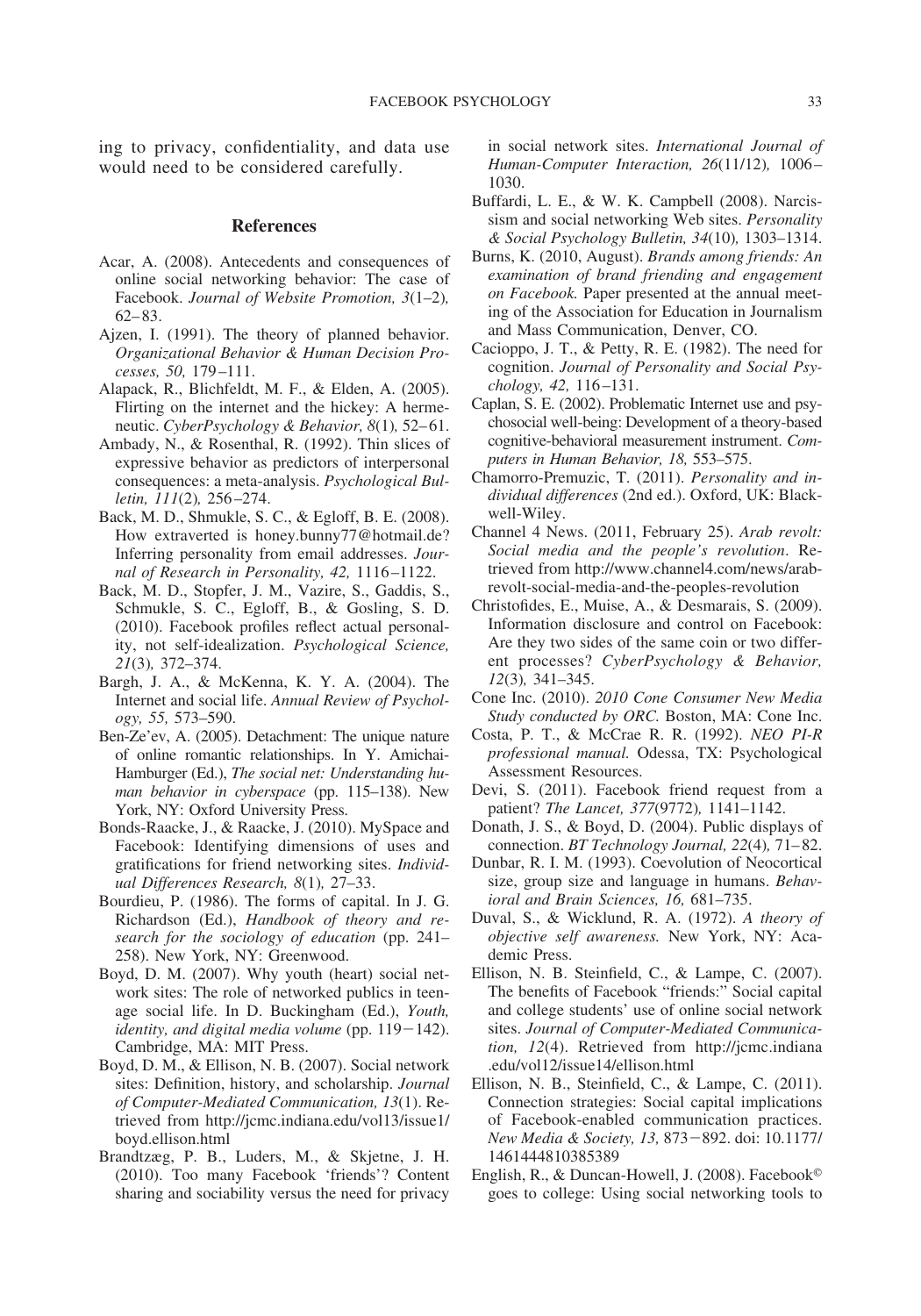support students undertaking teaching practicum. *MERLOT Journal of Online Learning and Teaching, 4*(4)*,* 596 – 601.

- Facebook. (2011a, April 28). *Facebook factsheet.* Retrieved from http://www.facebook.com/press/ info.php?factsheet
- Facebook. (2011b, May 28). *Statistics.* Retrieved from http://www.facebook.com/press/info.php?statistics
- Fogel, J., & Nehmad, E. (2009). Internet social network communities: Risk taking, trust, and privacy concerns. *Computers in Human Behavior, 25*(1)*,* 153– 160.
- Funder, D. (1995). On the accuracy of personality judgement: A realistic approach. *Psychological Review, 102*(4)*,* 652– 670.
- Gangadharbatla, H. (2008). Facebook me: Collective self-esteem, need to belong, and Internet selfefficacy as predictors of the igeneration's attitudes toward social networking sites. *Journal of Interactive Advertising, 8*(2)*,* 5–15.
- Goffman, E. (1959). *The presentation of self in everyday life.* New York, NY: Anchor Books.
- Gonzales, A. L., & Hancock, J. T. (2011). Mirror, mirror on my Facebook wall: Effects of exposure to Facebook on self-esteem. *Cyberpsychology, Behavior, and Social Networking, 14*(1–2)*,* 79 – 83.
- Google. (2011, May 28). *Google trends.* Retrieved from http://www.google.com/trends?q=delete+facebook
- Gosling, S. D. (2008). *Snoop: What your stuff says about you.* New York, NY: Basic Books.
- Gottman, J., & Levenson, R. W. (2002). A Twofactor model for predicting when a couple will divorce: Exploratory analyses using 14-year longitudinal data. *Family Process, 41*(1)*,* 83–96.
- Graham, L. T., & Sandy, C. J., & Gosling, S. D. (2011). Manifestations of individual differences in physical and virtual environments. In T. Chamorro-Premuzic, S. von Stumm, & A. Furnham (Eds.), *The Wiley-Blackwell handbook of individual differences*. Oxford, UK: Wiley-Blackwell. doi: 10.1002/9781405184359.ch30
- Granovetter, M. (1973). The strength of weak ties. *American Journal of Sociology, 78,* 1360 –1380.
- Grasmuck, S., Martin, J., & Zhao, S. (2009). Ethnoracial identity displays on Facebook. *Journal of Computer-Mediated Communication, 15*(1)*,* 158 – 188.
- Green, M. C., & Brock, T. C. (1998). Trust, mood, and outcomes of friendship determine preferences for real versus ersatz social capital. *Political Psychology, 19,* 527–544.
- Gross, R., & Acquisti. A. (2005). Information revelation and privacy in online social networks. *Proceedings of the 2005 ACM Workshop on Privacy in the Electronic Society* (pp. 71– 80). New York, NY: Association for Computing Machinery.
- Hargittai, E. (2008). Whose Space? Differences among users and non-users of social network sites.

*Journal of Computer-Mediated Communication, 13,* 276 –297.

- Hartzog, W. (2009). The privacy box: A software proposal. *First Monday: Peer-Reviewed Journal on the Internet, 14*(11). Retrieved from http:// firstmonday.org/htbin/cgiwrap/bin/ojs/index.php/ fm/article/view/2682/2361
- Hew, K. F. Students' and teachers' use of Facebook. *Computers in Human Behavior*, *27*(2), 662– 676.
- Hill, R. A. D., & Dunbar, R. I. M. (2003). Social network size in humans. *Human Nature, 14*(1), 53– 72.
- Johnson, B. (2010, January 11). Privacy no longer a social norm, says Facebook founder. *Guardian.* Retrieved from http://www.guardian.co.uk/technology/ 2010/jan/11/facebook-privacy
- Judd, T., & Kennedy, G. (2010). A five-year study of on-campus Internet use by undergraduate biomedical students. *Computers and Education, 55*(4)*,* 1564 –1571.
- Kabilan, M. K., Ahmad, N., & Abidin, M. J. Z. (2010). Facebook: An online environment for learning of English in institutions of higher education? *Internet & Higher Education, 13*(4)*,* 179 –187.
- Kalpidou, M., Costin, D., & Morris, J. (2011). The relationship between Facebook and the well-being of undergraduate college students. *CyberPsychology, Behavior, and Social Networking, 14*(4)*,* 183–189.
- Katz, E. (1959). Mass communication research and the study of culture. *Studies in Public Communication*, 2, 1–6.
- Kim, J., LaRose, R., & Peng, W. (2009). Loneliness as the cause and the effect of problematic Internet use: The relationships between Internet use and psychological well being. *CyberPsychology & Behavior, 12,* 451– 455.
- Kraut, R., Kiesler, S., Boneva, B., Cummings, J., Helgeson, V., & Crawford, A. (2002). (2002) Internet paradox revisited. *Journal of Social Issues, 58,* 49 –74.
- Kraut, R., Patterson, M., Lundmark, V., Kiesler, S., Mukopadhyay, T., & Scherlis, W. (1998). Internet paradox: A social technology that reduces social involvement and psychological well being? *American Psychologist, 53,* 1017–1031.
- Kujath, C. L. (2011). Facebook and MySpace: Complement or substitute for face-to-face interaction?" *CyberPsychology, Behavior, and Social Networking, 14*(1/2)*,* 75–78.
- Lafley, A. G. (2006, October 9). Marketers must go. [Video file]. Retrieved from: http://adage.com/ article/special-report-ana06/video-highlights-anaorlando-conference/112404/
- Lampe, C., Ellison, N., & Steinfield, C. (2006). A face(book) in the crowd: Social searching vs. social browsing. *Proceedings of the ACM Special Interest Group on Computer-Supported Coopera-*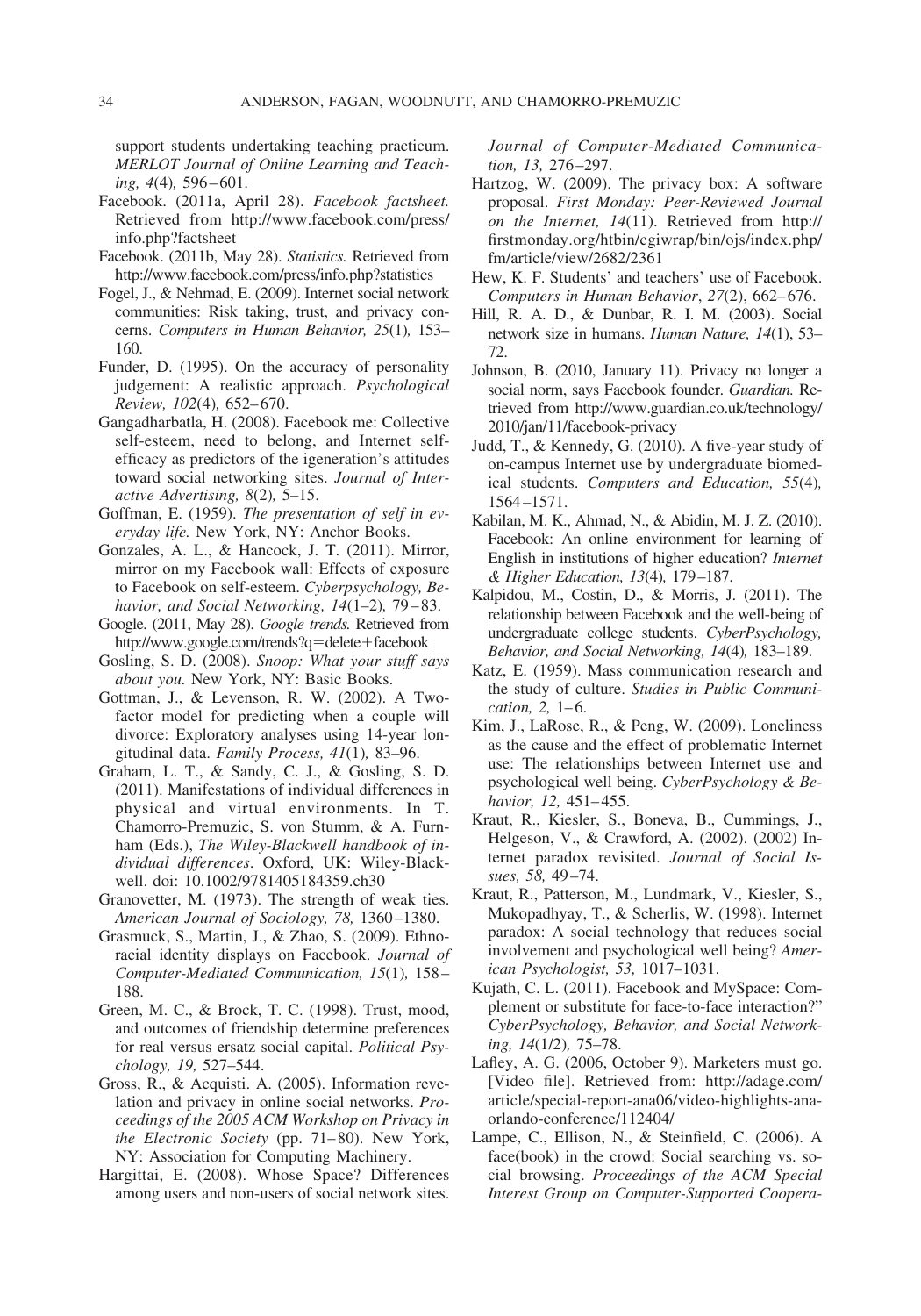*tive Work* ( pp. 167–170). New York, NY: ACM Press.

- Lee, S.-Y., & Boyer, L. A. (2007, May). *A place of their own: An exploratory study of college students' uses of Facebook*. Paper presented at the 57th International Communication Association Annual Meeting, San Francisco, CA.
- MacDonald, J., Sohn, S., & Ellis, P. (2010). Privacy, professionalism and Facebook: A dilemma for young doctors. *Medical Education, 44*(8)*,* 805– 813.
- Mathwick, C., Wiertz, C., & De Ruyter, K. (2008). Social capital production in a virtual P3 community. *Journal of Consumer Research, 34,* 832– 849.
- McCorkindale, T. (2010). Can you see the writing on my wall? A content analysis of the Fortune 50's Facebook social networking sites. *Public Relations Journal, 4*(3). Retrieved from http://www.prsa.org/ Intelligence/PRJournal/Documents/content\_ analysis\_of\_the\_fortune\_50s\_facebook.pdf
- McQuail, D., J. Blumler, & R. Brown (1972): The television audience: A revised perspective. In D. McQuail (Ed.): *Sociology of mass communication.* London, UK: Longman.
- Meadows-Klue, D. (2008)., Opinion piece: Falling in Love 2.0: Relationship marketing for the Facebook generation. *Journal of Direct, Data and Digital Marketing Practice, 9,* 245–250.
- Mehdizadeh, S. (2010). Self-presentation 2.0: Narcissism and self-esteem on Facebook. *Cyberpsychology, Behavior, and Social Networking, 13*(4)*,* 357– 364.
- Milan, M., & Dee, J. (2010, May 31). We're quitting Facebook [Web log post]. Retrieved from http:// www.quitfacebookday.com
- Morozov, E. (2011, March 7). Facebook and Twitter are just places revolutionaries go. *Guardian.* Retrieved from http://www.guardian.co.uk/commentisfree/2011/mar/07/facebook-twitter-revolutionariescyber-utopians
- Morris, M., & Ogan, C. (1996). The Internet as mass medium. *Journal of Communication, 46*(1). Retrieved from http://jcmc.indiana.edu/vol1/issue4/ morris.html
- Muise, A., Christofides, E., & Desmerais, S. (2009). More information than you ever wanted: Does Facebook bring out the green-eyed monster of jealousy? *CyberPsychology & Behavior, 12*(4)*,* 441– 444.
- Murnan, C. (2002). Expanding communication mechanisms: They're not just e-mailing anymore. *Special Interest Group on University and College Computer Services, 5,* 267–272.
- Papacharissi, Z., & Rubin, A. (2000). Predictors of internet use. *Journal of Broadcasting and Electronic Media, 44,* 75–196.
- Park. N., Kee, K. F., & Valenzuela, S. (2009). Being immersed in social networking environment: Fa-

cebook groups, uses and gratifications, and social outcomes. *CyberPsychology & Behavior, 12*(6)*,* 729 –733.

- Parks, M. R., & Floyd, K. (1996). Making friends in cyberspace. *Journal of Communication, 46*(1)*,* 80 –97.
- Parks, M. R., & Roberts, L. D. (1998). "Making Moosic": The development of personal relationships on line and a comparison to their off–line counterparts. *Journal of Social and Personal Relationships, 15*(4)*,* 517–537.
- Pelling, E. L., & White, K. M. (2009). The theory of planned behavior applied to young people's use of social networking web sites. *CyberPsychology & Behavior, 12*(6)*,* 755–759.
- Peter, J., & Valkenburg, P. M. (2007). Who looks for casual dates on the internet? A test of the compensation and recreation hypotheses. *New Media & Society, 9*(3)*,* 455– 474.
- Petty, R. E., Briñol, P., Loersch, C., & McCaslin, M. J. (2009). The need for cognition. In M. R. Leary & R. H. Hoyle (Eds.), *Handbook of individual differences in social behavior* (pp. 318 –329). New York, NY: Guilford Press.
- Poynter, R. (2008). Facebook: The future of networking with customers [Viewpoint]. *International Journal of Market Research, 50*(1). Retrieved from http://www.mrs.org.uk/publications/ijmr\_viewpoints/poynter.htm
- Putnam, R. (2000). *Bowling alone: The collapse and revival of American community.* New York, NY: Simon & Schuster.
- Raacke, J., & Bonds-Raacke, J. (2008). MySpace and Facebook: Applying the uses and gratifications theory to exploring friend-networking sites. *CyberPsychology & Behavior, 11,* 169 –174.
- Ramirez, A. Jr., Walther, J. B., Burgoon, J. K., & Sunnafrank, M. (2002). Information seeking strategies, uncertainty, and computer-mediated communication: Towards a conceptual model. *Human Communication Research, 28,* 213–228.
- Rubin, A. M. 1994) Media uses and effects: A uses and gratifications perspective. In: J. Bryant & D. Zillman (Eds.) Media effects: Advances in theory and research (pp. 417– 436). Hillsdale, NJ: Erlbaum.
- Sheldon, K. M., Abad, N., & Hinsch, C. (2011). A two-process view of Facebook use and relatedness need-satisfaction: Disconnection drives use, and connection rewards it. *Journal of Personality and Social Psychology, 100*(4)*,* 766 –775.
- Sheldon, P. (2008). The relationship between unwillingness to communicate and students' Facebook use. *Journal of Media Psychology, 20*(2)*,* 67–75.
- Sigman, A. (2009). Well connected? The biological implications of "social networking". *Biologist, 56*(1)*,* 14 –20.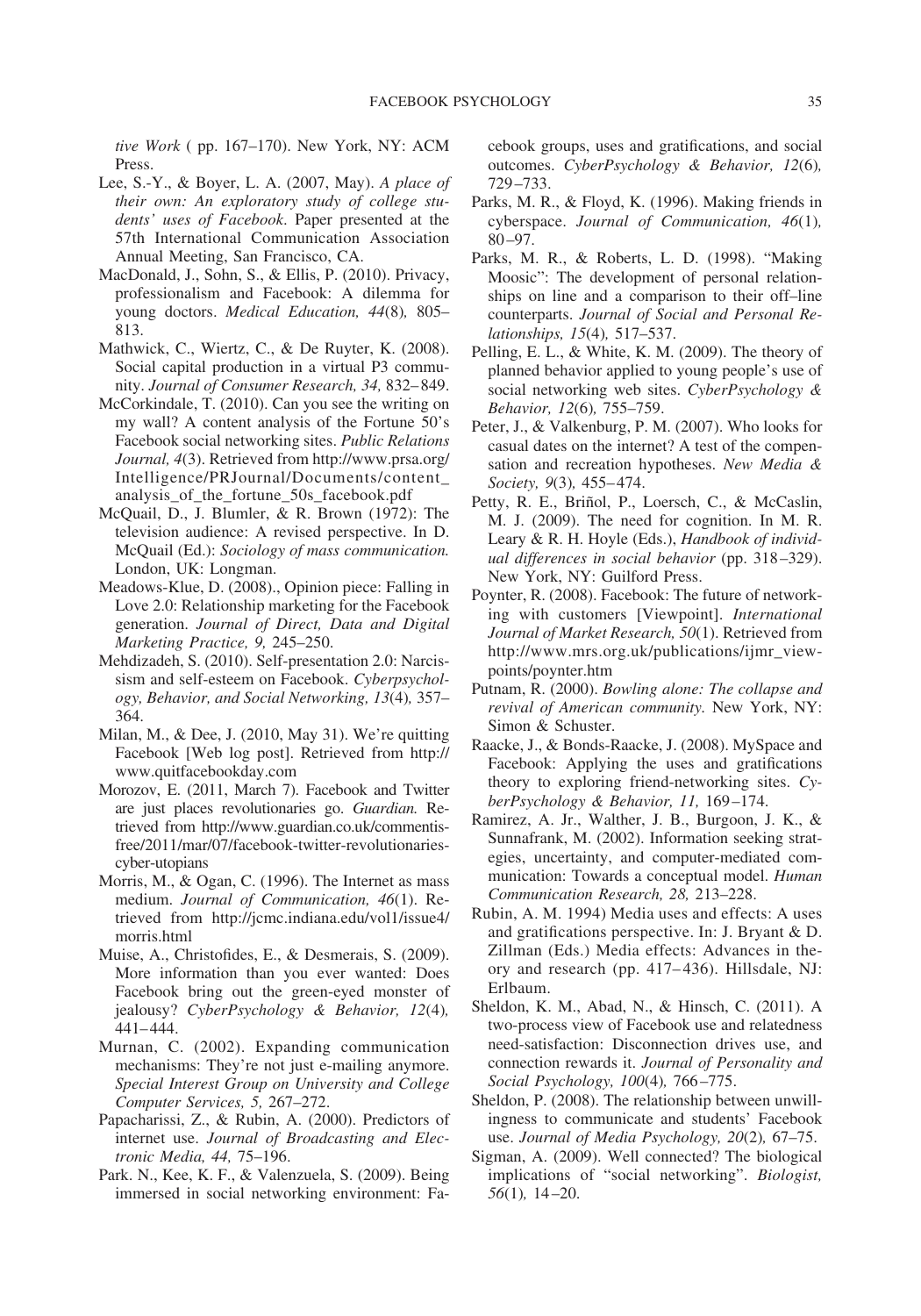- Song, I., LaRose, R., Eastin, M. S., & Lin, C. A. (2004). Internet gratifications and internet addiction: On the uses and abuses of new media. *CyberPsychology & Behavior, 7,* 384 –393.
- Stecher, K. B., & Counts, S. (2008). Spontaneous inference of personality traits from online profiles. *Proceedings of the Second International Conference on Weblogs and Social Media* (pp. 118 –126) Palo Alto, CA: AAAI Press.
- Stefanone, M. A., Kwon, K., & Lackaff, D. (2011). The value of online friends: Networked resources via social network sites. *First Monday: Peer-Reviewed Journal on the Internet, 16*(2). Retrieved from http://firstmonday.org/htbin/cgiwrap/bin/ojs/ index.php/fm/article/viewArticle/3314/2763
- Stefanone, M. A., Lackaff, D., & Rosen, D. (2008). We're all stars now: Reality television, Web 2.0, and mediated identities. *Proceedings of the Nineteenth ACM Conference on Hypertext and Hypermedia* (pp. 107–112). Los Alamitos, CA: IEEE Press.
- Suratt, C. G. (2006). *The psychology of netaholics.* Hauppauge, NY: Nova Science Publishers.
- Tang, Z., & Zhou, S. (2009). Psychological risk factors of the youth with internet addiction. *Chinese Journal of Clinical Psychology, 17*(1)*,* 51–54.
- Tom Tong, S., Van Der Heide, B., & Langwell, L. (2008). Too much of a good thing? The relationship between number of friends and interpersonal impressions on Facebook. *Journal of Computer-Mediated Communication, 13,* 531–549.
- Treadaway, C., & Smith, M. (2009). *Facebook marketing: An hour a day.* Indianapolis, IN: Wiley Publications.
- Turkle, S. (1995). *Life on the screen: Identity in the age of the Internet.* New York, NY: Simon & Schuster.
- Valkenburg, P. M., Peter, J., & Schouten, M. A. (2006). Friend networking sites and their relationship to adolescents' well-being and social selfesteem. *CyberPsychology & Behavior, 9,* 584 – 590.
- Valkenburg, P. M., & Peter, J. (2007). Who visits online dating sites? Exploring some characteristics of online daters. *CyberPsychology & Behavior, 10*(6), 849 – 852.
- Van Rooij, A. J., Schoenmakers, T. M., van de Eijnden, R. J. J. M., & van de Mheen, D. (2010). Compulsive internet use: The role of online gaming and other internet applications. *Journal of Adolescent Health, 47*(1)*,* 51–57.
- Vitak, J., Ellison, N. B., & Steinfield, C. (2011). The ties that bond: Re-examining the relationship between Facebook use and bonding social capital. *Proceedings of the 44th Hawaii International Conference on System Sciences* (pp.  $1-10$ ). Piscataway, NJ: IEEE. doi:10.1109/HICSS.2011.435
- von Stumm, S., Hell, B., & Chamorro-Premuzic, T. (2011). The hungry mind: Intellectual curiosity as third pillar of academic performance. *Perspectives of Psychological Science, 6(6), 574-588.*
- Walsh, M. (2009, April). *Whopper sacrifice: A lesson in deceptive simplicity.* Paper presented to Web 2.0 Expo, San Francisco, CA.
- Walther, J. B., Van Der Heide, B., Kim, S. Y., & Westerman, D. (2008). The role of friends' appearance and behavior on evaluations of individuals on Facebook: Are we known by the company we keep? *Human Communication Research, 34,* 28 – 49.
- Ward, C. C., & Tracey, T. J. G. (2004). Relation of shyness with aspects of online relationship involvement. *Journal of Social and Personal Relationships, 21,* 611– 623.
- Waters, R. D., Burnett, E., Lamm, A., & Lucas, J. (2009). Engaging stakeholders through social networking: How nonprofit organizations are using Facebook. *Public Relations Review, 35,* 102–106.
- White, K. (2000). "It's difficult to hide it." The presentation of self on internet home pp. *Qualitative Sociology, 23*(1)*,* 99 –120.
- Williams, D. (2006). On and off the 'Net: Scales for social capital in an online era. *Journal of Computer-Mediated Communication, 11*(2)*,* 593– 628. Retrieved from http://jcmc.indiana.edu/vol11/issue2/ williams.html
- Williams, P., & Rowlands, I. (2007). *Information behaviour of the researcher of the future. A British Library/JISC study. The literature on young people and their information behaviour. Work package II.* Retrieved from http://www.jisc.ac.uk/media/documents/programmes/reppres/ ggworkpackageii.pdf
- Wilson, K., Fornasier, S., & White, K. M. (2010). Psychological predictors of young adults' use of social networking sites. *Cyberpsychology, Behavior, and Social Networking, 13*(2), 173–177.
- Wise, K., Alhabash, S., & Park. H. (2010). Emotional responses during social information seeking on Facebook. *Cyberpsychology, Behavior, and Social Networking, 13*(5)*,* 555–562.
- Woodcock, N., Green, A., & Starkey, M. (2011). Social CRM as a business strategy. *The Journal of Database Marketing & Customer Strategy Management, 18*(1)*,* 50 – 64.
- Wortham, J. (2009, January 9). The value of a Facebook friend? About 37 cents. *The New York Times.* Retrieved from http://bits.blogs.nytimes.com/ 2009/01/09/are-facebook-friends-worth-theirweight-in-beef
- Wright, D. K., & Hinson, M. D. (2009). Examining how public relations practitioners actually are using social media. *Public Relations Journal, 3*(3)*,* 1–33.